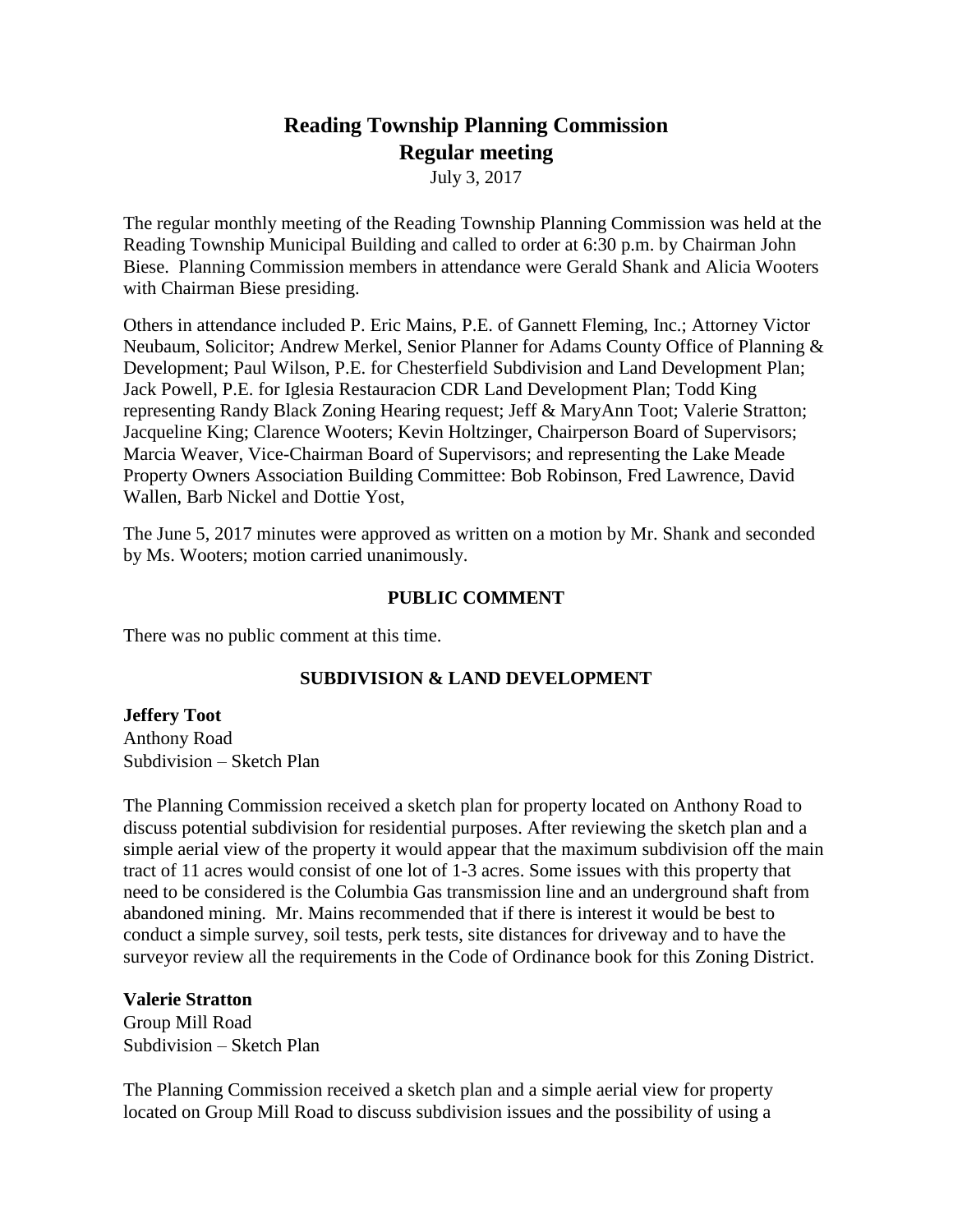"shared driveway". The main issue on the parcel is that all the road frontage is in a designate floodplain and the area to the south of the residence has no road frontage. Ms. Stratton would like input from the Planning Commission on whether the property can be subdivided so that additional homes may be built in accordance with §27-403.A since it appears the property was purchased before some of the Ordinance restrictions were implemented. Another option she has proposed is whether a "shared driveway" easement agreement could be drafted and approved to access the parcel. Attorney Neubaum clarified that the reason the most recent Code of Ordinances apply is because Ms. Stratton would like to propose a new use for the property. After reviewing the sketch plan and receiving input from Attorney Neubaum and Mr. Mains, Chairman Biese stated it would appear the only way to proceed would be to build a fully approved Township "loop road" in the AC District without cul-de-sacs in accordance with §27-403.C, Cluster Development option and all other Ordinances to access the southern end of the parcel, which would be very costly.

## **Iglesia Restauracion CDR #2017-01**

5150 Carlisle Pike Final Land Development Plan

The Planning Commission received the final Land Development Plan, a memo letter from Jack Powell Engineer, a comment review report from Mr. Mains and other supporting documents to consider. Chairman Biese asked for clarification on the parking lot material being proposed. Mr. Powell stated it would be rolled millings. Mr. Mains explained this type of material is being used more frequently and is suitable for a low-volume parking lot as being proposed. After receiving input from Mr. Powell, Mr. Mains and Mr. Merkel the Planning Commission established the following conditions as part of the recommendation for conditional approval:

- 1. §22-306.A(27) & (28) The plan must be signed prior to approval by the Township. All plans must have original signatures, seals and notarization and include a separate signature block for the Board of Supervisors to sign on each page to facilitate recordation of the final plan with the Adams County Recorder of Deeds Office.
- 2. §22-304.A(34) A Highway Occupancy Permit be received at the Township office for access onto the State Highway.
- 3. §22-304.B(2) The Erosion and Sediment Control Plan must be reviewed and approved by the Adams County Conservation District Office prior to approval by the Township.
- 4. §22-309 A public improvements security cost estimate must be provided for the proposed water connection and service, sanitary sewer connection and pumping facilities, site grading, erosion control and stormwater management. Cost estimate must be received and reviewed by Mr. Mains prior to final approval and as security for payment to satisfy the completion of improvements and before approval of the final plan a letter of credit, bond or financial security acceptable to the Board of Supervisors must be provided.
- 5. §22-303.E The Reading Township Municipal Authority will need to review and approve the proposed plan for a low-pressure sewer connection to the public collections system. The Township must receive an approval letter from the Municipal Authority.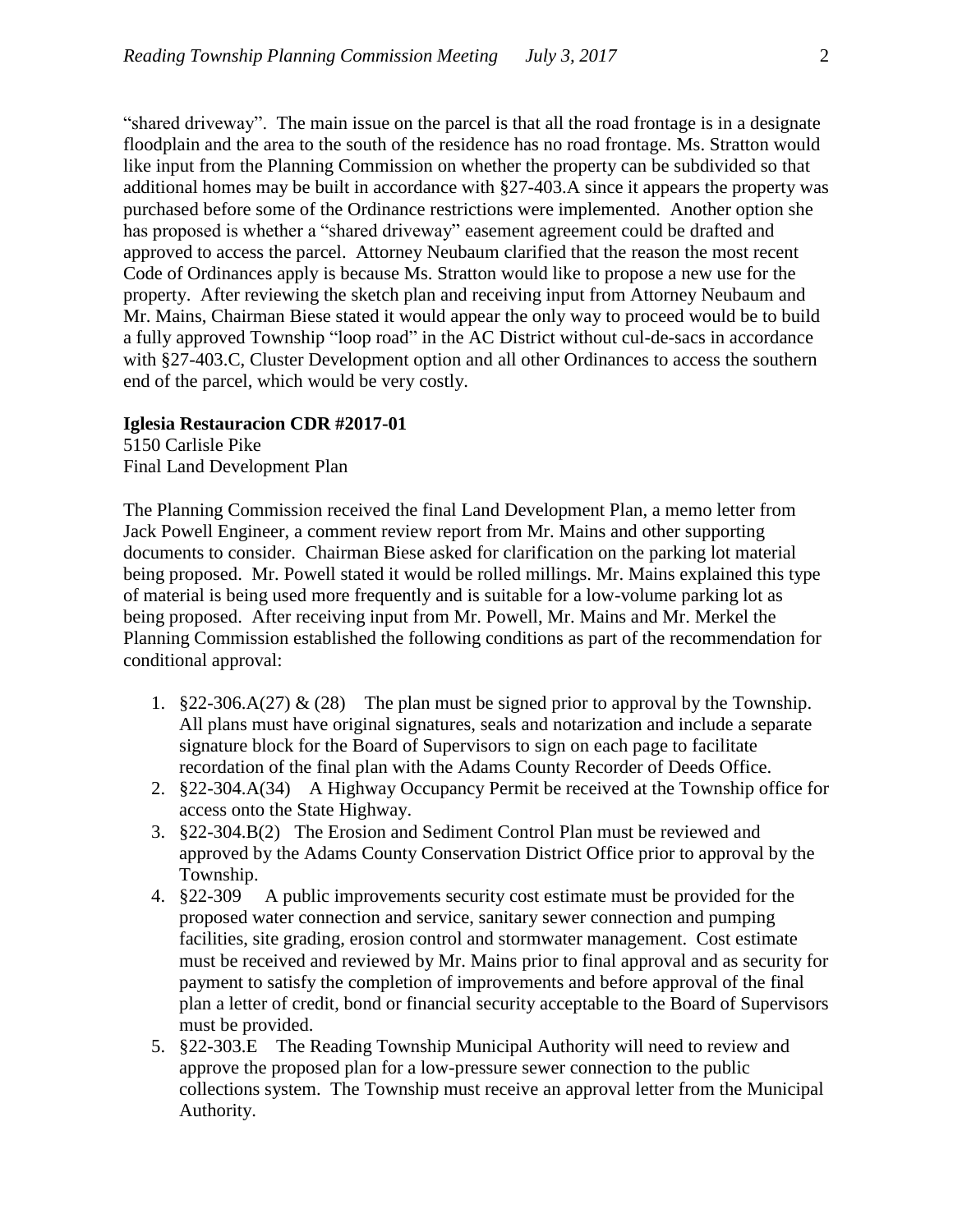The Operation and Maintenance Agreement has been provided for the permanent (Post Construction) stormwater management systems in accordance with §22-502 and the wording has been approved by Mr. Mains and Attorney Neubaum. The Agreement must be notarized, filed with the Adams County Recorder of Deeds Office and the original returned to the Township office.

On a motion by Mr. Shank and a second by Ms. Wooters, the Planning Commission has recommended conditional approval of Subdivision and Land Development Plan #2017-01 for Iglesia Restauracion CDR with the condition all the above-mentioned points are resolved, and has recommended the final plan proceed to the Board of Supervisors for subsequent review and consideration for approval; motion carried unanimously.

## **Chesterfield #2009-06**

Carlisle Pike Final Subdivision/Land Development

The Planning Commission received clarification that York Water Company will be supplying water for the development. The Developers Agreement was received and approved by Mr. Mains with the condition three minor edits be made prior to final approval. Attorney Neubaum has not reviewed the document, but will provide input at the Board of Supervisors meeting. The Home Owners Association Declaration of Covenants, Restrictions, Easements, Charges and Liens for Chesterfield was received and approved by Mr. Mains. Attorney Neubaum has not reviewed the document, but will provide input at the Board of Supervisors meeting. The public securities cost estimate in the amount of \$894,467.06 was reviewed and approved by Mr. Mains. After receiving input from Mr. Wilson, Mr. Mains and Attorney Neubaum the Planning Commission established the following conditions as part of the recommendation for conditional approval:

- 1.  $§22-306.\dot{A}(27) \& (28)$  The plan must be signed prior to approval by the Township. All plans must have original signatures, seals and notarization and include a separate signature block for the Board of Supervisors to sign on each page to facilitate recordation of the final plan with the Adams County Recorder of Deeds Office.
- 2. §22-516 As security for payment to satisfy the completion of improvements and before approval of the final plan a letter of credit, bond or financial security acceptable to the Board of Supervisors in the amount of \$894,467.06 shall be submitted.
- 3. §22-309 The approved Developers' Agreement must be notarized, filed with the Adams County Recorder of Deeds Office and the original returned to the Township Office.
- 4. The Home Owners Association Declaration of Covenants, Restrictions, Easements, Charges and Liens for Chesterfield must be approved and a final copy presented to the Board of Supervisors to retain with the plan.

On a motion by Mr. Shank and a second by Ms. Wooters, the Planning Commission has recommended conditional approval of Subdivision and Land Development Plan #2009-06 for Chesterfield Phase 1 with the condition all the above-mentioned points are resolved, and has recommended the final plan proceed to the Board of Supervisors for subsequent review and consideration for approval; motion carried unanimously.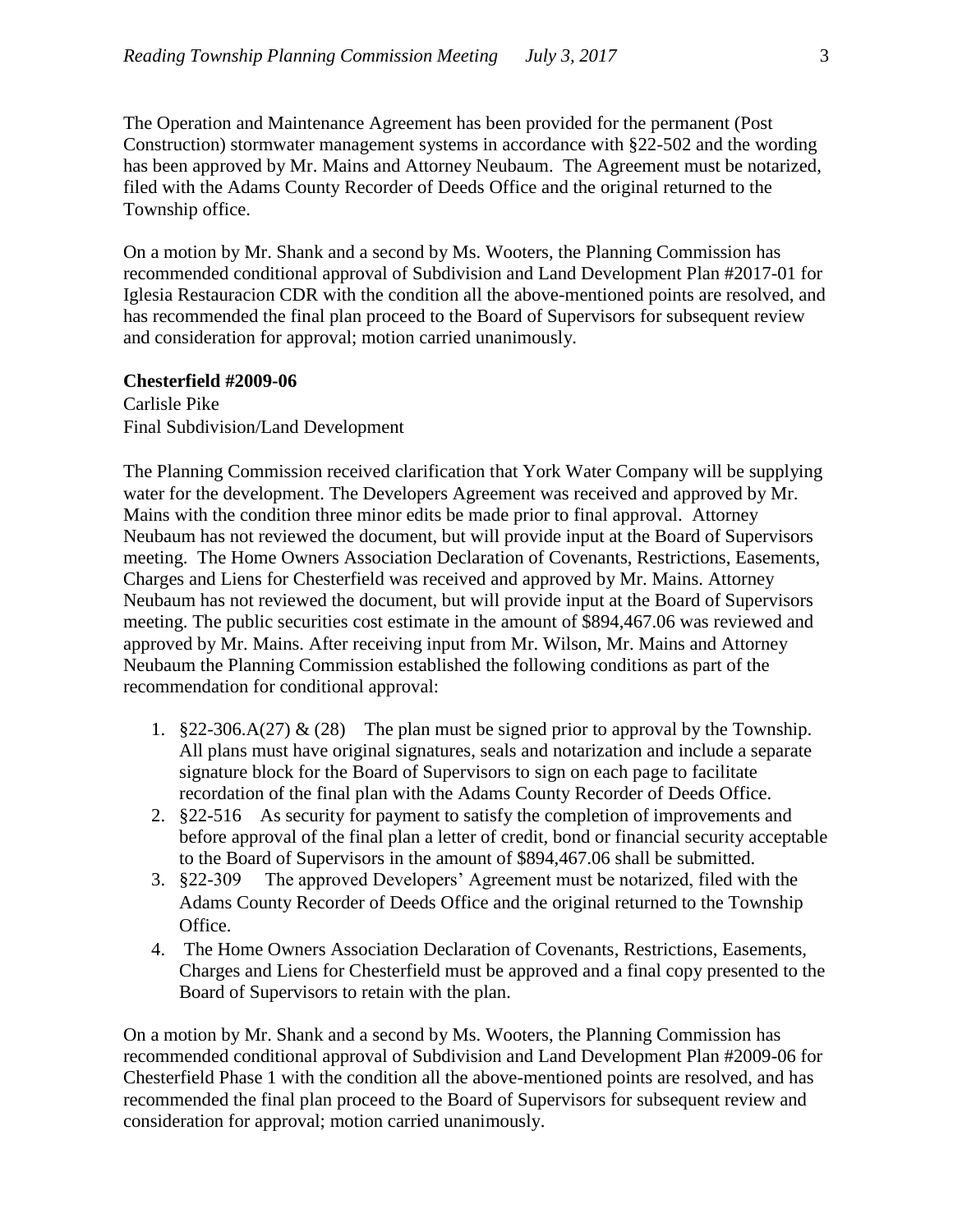## **ZONING HEARING**

**Randy R. Black #2017-02Z** Special Exception Request

The Planning Commission received and reviewed the Zoning Hearing request for a Special Exception that was presented by Mr. Black for non-conforming use of land. The applicant desires to remove two dilapidated rental units and replace with one newly constructed duplex. Mr. King presented and reviewed the documents and the reason for the Special Exception request. Attorney Neubaum provided input to the Planning Commission on the request and the proposed usage. Mr. Mains indicated this is a positive move for the Township and has no concerns. The only discussion point is to request the Sewage Enforcement Officer verify the functionality of the sewage disposal system presently being used prior to the issuance of a building permit. After receiving input from Mr. King, Mr. Mains, Mr. Merkel and Attorney Neubaum the Planning Commission, on a motion by Mr. Shank and a second by Ms. Wooters, has recommended Zoning Hearing Board Application Request #2017-02Z proceed to the Zoning Hearing Board for subsequent review and consideration for approval; motion carried unanimously.

## **MISCELLANEOUS**

#### **Lake Meade Property Owners Association – Building Committee**

The building committee is requesting input on how the Lake Meade building committee may be able to proceed with Stormwater Management Plan requirements but without the Township Engineer reviewing each individual plan for each individual lot. The concept under consideration by the building committee is to allow the Lake Meade building committee to control all Stormwater based upon plans they would implement and oversee. Chairman Biese stated because of the Township Code of Ordinances, those requirements could not be waived. Mr. Holtzinger asked for clarification on the concerns Lake Meade has that led them to consider this type of option. Mr. Mains clarified that due to Act 167, the Township must comply with the requirements in accordance with Township Ordinances. Mr. Mains stated the building committee could develop a full Stormwater Management Plan for the entire community and have it reviewed to determine if the plan and the infrastructure would be in compliance with Act 167. Other issues that need to be considered are water quality and longterm maintenance and oversight of the Stormwater Management Plan. While a project of this magnitude may be cost prohibitive, Mr. Mains' recommendation is that should the building committee determine they would like to proceed in this direction they stay in continual contact with the Planning Commission through each stage of the plan.

## **Route 234 Signage Request**

The Planning Commission received a residential request to have PA Department of Transportation install a sign along Route 234 near Church Road to prevent traffic from blocking the intersection of Route 234 and Church Road. Mr. Mains provided information to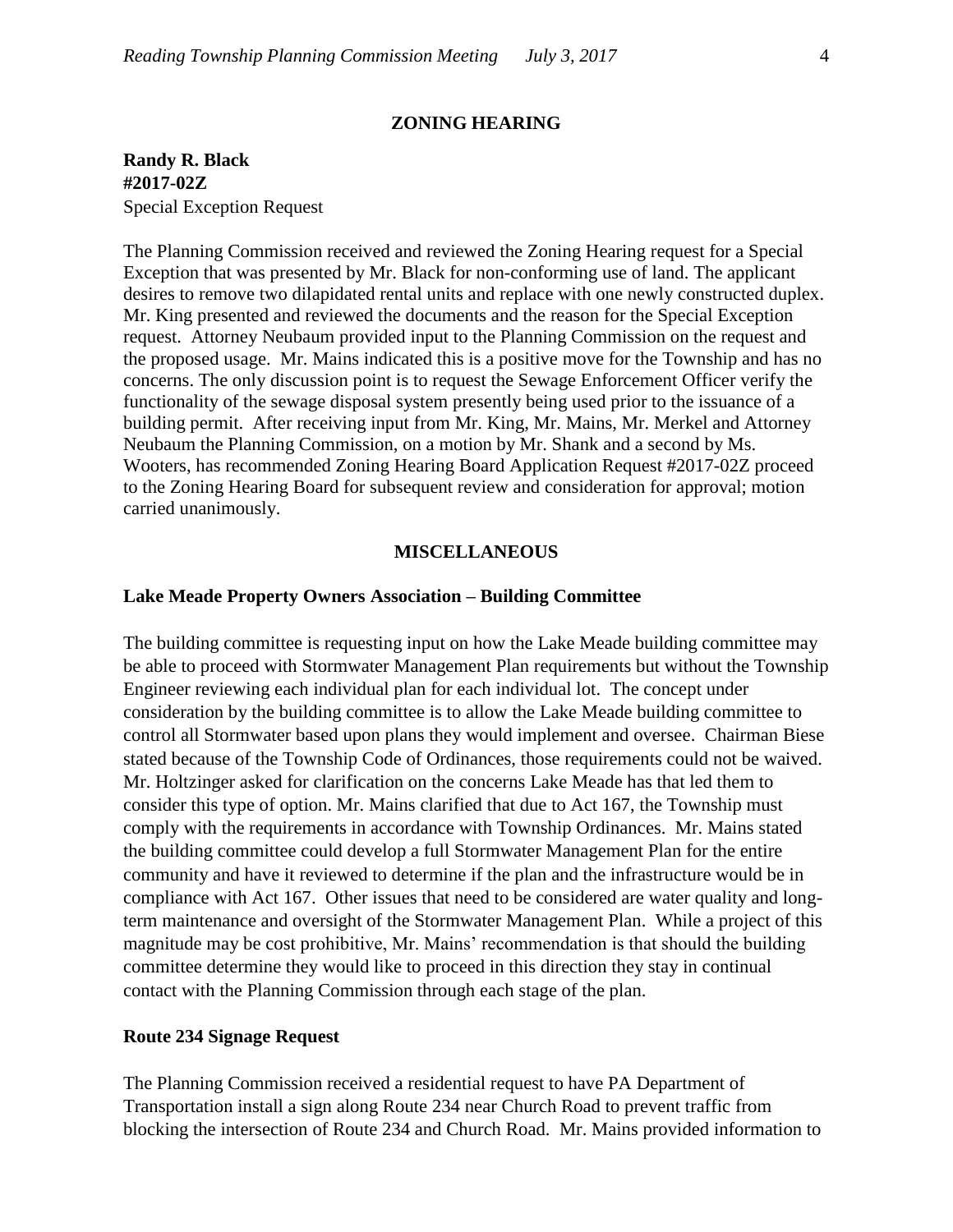the Planning Commission on traffic issues and the upcoming intersection project for Route 234 and Route 94. Mr. Merkel will review with PA Department of Transportation to determine if signage of this type is being planned for the intersection project and respond to the Planning Commission. Chairman Biese has also requested Mr. Merkel provide the Planning Commission with a status update on the voting district issue from previous meetings.

## **East Berlin Fish & Game Association**

Mr. Mains briefly updated the Planning Commission on a grading issue the Association started on their property without Township permits and within a mapped floodplain. Presently, Rusty Ryan from the Adams County Conservation District and the Department of Environmental Protection are actively involved in the oversight to resolve the issues. Chairman Biese stated upon a recent inspection nothing has been done to remedy the problem. The latest update from the Association stated they are working with an excavator to begin the process, but are having difficulty in moving forward in a timely manner. Mr. Mains recommends the Township continue to monitor the progress and once all the government agencies confirm compliance issues have been completed the East Berlin Fish & Game Association develop a sketch plan so the Planning Commission can provide input into what type of permits will be required for future grading and excavating. One final consideration is the lead abatement issue. Chairman Biese will draft a letter explaining the concerns and how to proceed. The letter is to be signed by both the Planning Commission and the Board of Supervisors and sent to the executive committee of the East Berlin Fish & Game Association.

## **Adams County Economic Development Plan**

Mr. Merkel updated the Planning Commission last month on the desire the county has to receive input from Planning Commission members and Board of Supervisors that will guide them in economic development planning. A meeting date of either July 20, 2017 or July 27, 2017 at 6:30 p.m. has been proposed. Mr. Merkel will confirm the best date and time and notify the Township office to coordinate the meeting.

## **Recreation Plan/Fee-In-Lieu-Of Document**

An extensive discussion on the implementation of this document continued. Concerns involve the fact the fee cannot be retroactive to any active plans already in process and what restrictions impact how the money can be used for either new or existing facilities, such as the Hampton area ball fields and the East Berlin Community Center recreation area. Attorney Neubaum provided some input on the legal issues and stated the law allows funds for facilities that are "reasonably accessible". His determination is this would include anything within the local school district. Mr. Merkel stated while most fees are designed to acquire land and build new parks some of the restrictions have been relaxed to allow Townships more flexibility. While addition discussion followed, Mr. Mains stated it is important to keep in mind future plans and growth areas the Township may consider as part of the long-range planning process. On a motion by Mr. Shank and a second by Chairman Biese a request was made to have the